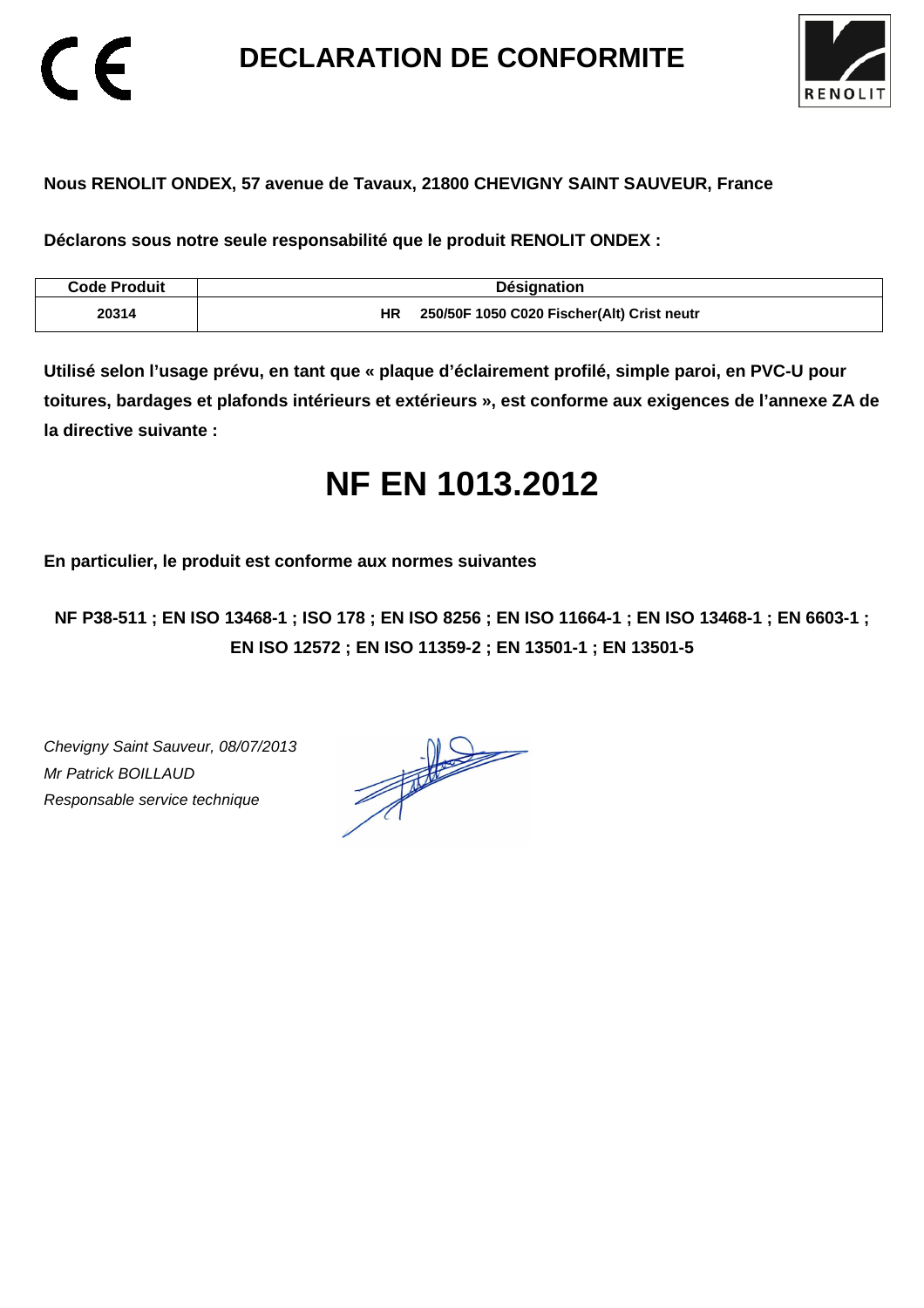## **DECLARATION DES PERFORMANCES - FR**   $\epsilon$ REGLEMENT EN 1013 : 2012 **NUMERO DE REFERENCE DE LA DECLARATION: DOP-20314-V1**



#### 1 **1. CODE D'IDENTIFICATION UNIQUE DU PRODUIT : 20314**

#### **2. DESIGNATION DU PRODUIT : HR 250/50F 1050 C020 Fischer(Alt) Crist neutr**

| Couleur                         | Pas d'ondulation<br>et profondeur | Largeur utile | <b>Epaisseur nominale</b>                                                                                             | Type de matériau         | Masse nominale |
|---------------------------------|-----------------------------------|---------------|-----------------------------------------------------------------------------------------------------------------------|--------------------------|----------------|
| <b>Cristal neutre</b>           | <b>250/50 Fischer</b>             | 1000 mm       | $1.20$ mm                                                                                                             | <b>PVC NP Bi-orienté</b> | 2.00 kg/ $m2$  |
| <b>USAGE PREVU DU PRODUIT :</b> |                                   |               | Plaque d'éclairement profilée, simple paroi, en PVC-U pour<br>toitures, bardages et plafonds intérieurs et extérieurs |                          |                |

- **4. FABRICANT ET COORDONNEES : RENOLIT ONDEX 57 Avenue de Tavaux 21800 Chevigny-Saint-Sauveur France - Tel : +33 (0) 3 80 46 80 01**
- **5. MANDATAIRE DU FABRICANT :** Non concerné
- 6. SYSTEME D'EVALUATION ET DE VERIFICATION DE LA CONSTANTE DES PERFORMANCES DU PRODUIT : Système 3
- **7. PRODUIT COUVERT PAR UNE NORME HAMRONISEE :** EN 1013 : 2012
- **8. EVALUATION TECHNIQUE EUROPEENNE :** Non concerné

### **9. PERFORMANCES DECLAREES selon les Spécifications Techniques Harmonisées EN 1013 :**

| Caractéristiques essentielles                                                                      | <b>Performances</b>                      |
|----------------------------------------------------------------------------------------------------|------------------------------------------|
| Tolérance Dimensionnelle                                                                           | Conforme                                 |
| Perméabilité à l'eau/à l'air                                                                       | Conforme                                 |
| Facteur de transmission lumineuse (NF P38-511)                                                     | 80%                                      |
| Résistance Mécanique / fléchissement de la plaque                                                  | <b>PND</b>                               |
| Résistance en flexion (ISO 178)                                                                    | <b>97 MPA</b>                            |
| Module d'élasticité en flexion (ISO 178) E                                                         | 3900 MPA                                 |
| Coefficient de rigidité E.t <sup>3</sup>                                                           | 6.7 N.m                                  |
| Résistance au choc traction (EN ISO 8256)                                                          | 1200 $kJ/m2$                             |
| Variation de l'indice de jaunissement après vieillissement artificiel(EN ISO 11664-1)              | 5(40)                                    |
| Variation du facteur de transmission lumineuse après vieillissement artificiel<br>(EN ISO 13468-1) | 10% (A0)                                 |
| Variation de la résistance en flexion/traction après vieillissement artificiel<br>(EN ISO 8256)    | ≤10% (A0)                                |
| Résistance choc d'un corps dur de faibles dimensions (EN 6603-1)                                   | Conforme                                 |
| Résistance choc d'un corps mou grandes dimensions (XP 38-506-1999) Test 1200J                      | <b>PND</b>                               |
| Perméabilité à la vapeur d'eau (EN ISO 12572)                                                      | $0.8 \times 10^{-5}$ mg/(m-h-Pa)         |
| Dilatation thermique linéique (EN ISO 11359-2)                                                     | 67 x 10 <sup>-6</sup> (K <sup>-1</sup> ) |
| Réaction feu (EN 13501-1)                                                                          | <b>B</b> s1 d0                           |
| Performance feu extérieur (EN 13501-5)                                                             | Ftoit (non testé)                        |
| Emission de substances dangereuses                                                                 | <b>PND</b>                               |
| Résistance aux fixations                                                                           | www.ondex.com                            |

### **10. Les performances du produit identifié aux points 1 et 2 sont conformes aux performances déclarées indiquées au point 9. La présente déclaration des performances est établie pour la seule responsabilité du fabricant identifié au point 4.**

**Signé pour le fabricant et en son nom par Patrick BOILLAUD – Responsable Service Technique Chevigny-Saint-Sauveur, le 08 Juillet 2013** 

 $\frac{1}{\sqrt{2}}$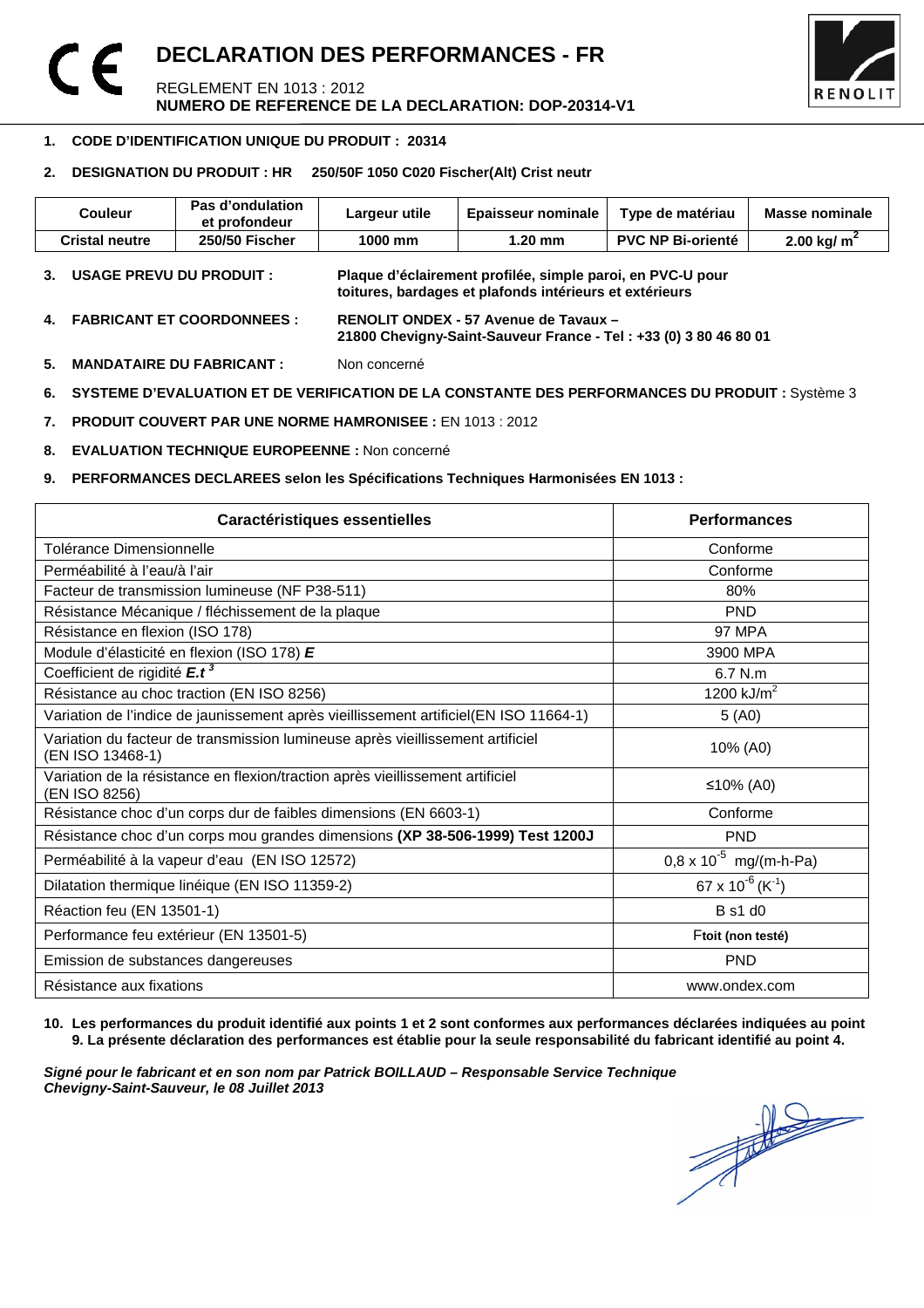## **KONFORMITATSERKLARUNG**



## **Wir RENOLIT ONDEX, 57 avenue de Tavaux, 21800 CHEVIGNY SAINT SAUVEUR, France**

**Erklären unter unserer alleinigen Verantwortung, dass das mit dem RENOLIT ONDEX Produkt:** 

| Produktnummer | <b>Benzeichnung</b>                                     |
|---------------|---------------------------------------------------------|
| 20314         | 250/50F 1050 C020 Fischer(Alt) Crist neutr<br><b>HR</b> |

**den grundlegenden Anforderungen der folgenden Richtlinien entspricht, wenn es nach den Anweisungen des Herstellers bestimmungsgemäss verwendet wird: "Lichtdurchlässige, einschalige, profilierte Platten aus PVC-U für Innen- und Außenanwendungen an Dächern, Wänden und Decken" in Anhang ZA:** 

# **NF EN 1013.2012**

**Insbesondere entspricht es den folgenden Normen** 

**NF P38-511 ; EN ISO 13468-1 ; ISO 178 ; EN ISO 8256 ; EN ISO 11664-1 ; EN ISO 13468-1 ; EN 6603-1 ; EN ISO 12572 ; EN ISO 11359-2 ; EN 13501-1 ; EN 13501-5**

Chevigny Saint Sauveur, 08/07/2013 Mr Patrick BOILLAUD Leiter der technischen Abteilung

 $\epsilon$ 

 $\frac{1}{\sqrt{1-\frac{1}{2}}}\left( \frac{1}{\sqrt{1-\frac{1}{2}}}\right)$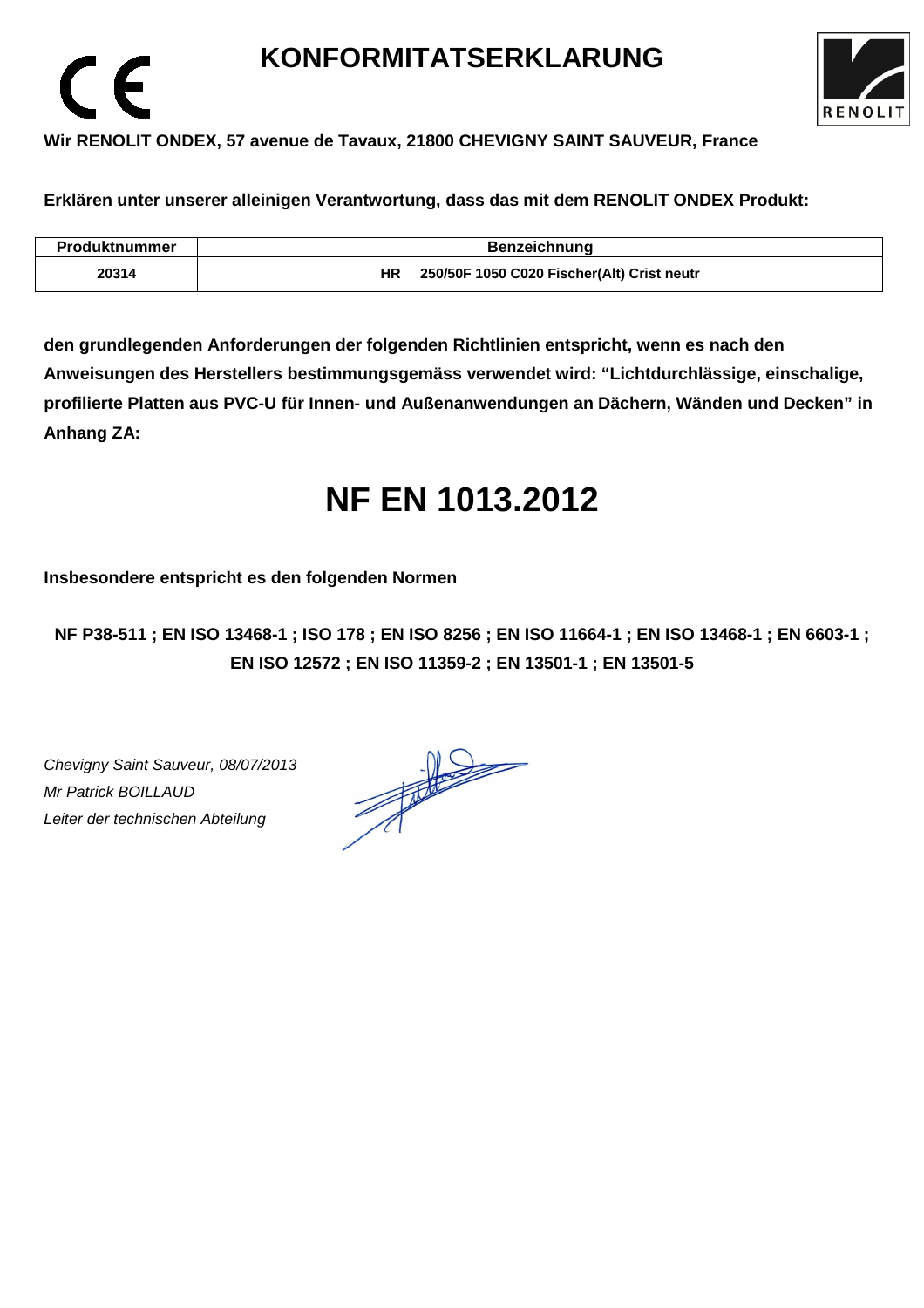## **LEISTUNGSERKLÄRUNG - DE**  NORM EN 1013 : 2012 **REFERENZNUMMER DER EKLÄRUNG: DOP-20314-V1**



### **1. EINZIGER IDENTIFIKATIONSCODE DES PRODUKTES: 20314**

### **2. PRODUKTBEZEICHNUNG: HR 250/50F 1050 C020 Fischer(Alt) Crist neutr**

| Farbe    | Rippenbreite der Wellung<br>und Profilhöhe | <b>Baubreite</b> | Dicke (mm) | Materialtyp                                       | Nenn-<br><b>Flächengewicht</b> |
|----------|--------------------------------------------|------------------|------------|---------------------------------------------------|--------------------------------|
| alashell | <b>250/50 Fischer</b>                      | 1000 mm          | $1.20$ mm  | biaxial gerecktes<br>Hart-PVC ohne<br>Weichmacher | $2.00 \text{ kg/m}^2$          |

## **3. VORGESEHENE VEWENDUNGSZWECKE: Lichtdurchlässige, einschalige, profilierte Platten aus PVC-U**

für Innen- und Außenanwendungen an Dächern, Wänden und Decken

**4. HERSTELLER UND ANSCHFRIFT: RENOLIT ONDEX - 57 Avenue de Tavaux - 21800 Chevigny-Saint-Sauveur Frankreich - Tel : +33 3 80 46 80 01** 

- **5. BEVOLLMÄCHTIGTER DES HERSTELLERS:** Nicht zutreffend
- **6. SYSTEM ZUR BEWERTUNG UND ÜBERPRÜFUNG DER LEISTUNGSBESTÄNDIGKEIT:** System 3
- **7. FÜR DIESES PRODUKT GILT DIE HARMONISIERTE NORM:** EN 1013 : 2012
- **8. EUROPÄISCHE TECHNISCHE BEWERTUNG:** Nicht zutreffend
- **9. ERKLÄRTE LEISTUNGEN gemäß harmonisierten technischen Spezifikation EN 1013:**

| <b>Wesentliche Eigenschaften</b>                                                                    | Leistungen                               |  |
|-----------------------------------------------------------------------------------------------------|------------------------------------------|--|
| Maßtoleranzen                                                                                       | <b>Bestanden</b>                         |  |
| Wasser-/Luftdurchlässigkeit                                                                         | Bestanden                                |  |
| Lichttransmissionsgrad (NF P38-511)                                                                 | 80%                                      |  |
| Biege-/Zugfestigkeit (EN ISO 178)                                                                   | <b>PND</b>                               |  |
| Biegespannung (ISO 178)                                                                             | <b>97 MPA</b>                            |  |
| Biege-Elastizitätsmodul (ISO 178) E                                                                 | 3900 MPA                                 |  |
| Steifheitsfaktor E.t <sup>3</sup>                                                                   | 6.7 N.m                                  |  |
| Zug- Schlagfestigkeit (EN ISO 8256)                                                                 | 1200 $kJ/m2$                             |  |
| Änderung des Gelbwertes nach der künstlichen Alterung (EN ISO 11664-1 ou<br>EN ISO 11664-2)         | 5(40)                                    |  |
| Änderung des Lichttransmissionsgrades nach der künstlichen Alterung, (EN<br>ISO 13468-1 ou 13468-2) | 10% (A0)                                 |  |
| Änderung der Biege-/Zugfestigkeit nach der künstlichen Alterung, (EN ISO 178)                       | ≤10% (A0)                                |  |
| Schlagbeanspruchung durch kleinen, harten Körper (EN 6603-1)                                        | <b>Bestanden</b>                         |  |
| Schlagbeanspruchung durch großen, weichen Körper                                                    | durchsturzsicher                         |  |
| Wasserdampfdurchlässigkeit (EN ISO 12572)                                                           | $0.8 \times 10^{-5}$ mg/(m-h-Pa)         |  |
| Lineare thermische Ausdehnung (EN ISO 11359-2)                                                      | 67 x 10 <sup>-6</sup> (K <sup>-1</sup> ) |  |
| Klasse des Brandverhaltens (EN 13501-1)                                                             | <b>B</b> s1 d0                           |  |
| Klasse des Brandverhaltens von außen (EN 13501-5)                                                   | F Dach (nicht getestet)                  |  |
| Freisetzung gefährlicher Stoffe                                                                     | <b>PND</b>                               |  |
| Beständigkeit gegenüber Befestigungen                                                               | Zulassung Z 14.4. 1-4                    |  |

#### **10. Die Leistungen des Produktes gemäß den Nummern 1 und 2 entspricht den erklärten Leistungen nach Nummer 9. Verantwortlich für die Erstellung der Leistungserklärung ist allein der Hersteller gemäß Nummer 4.**

**Unterzeichnet für den Hersteller und im Namen des Herstellers durch Patrick BOILLAUD – Leiter der technischen Abteilung Chevigny-Saint-Sauveur, den 08. Juli 2013**

 $\frac{1}{\sqrt{2}}$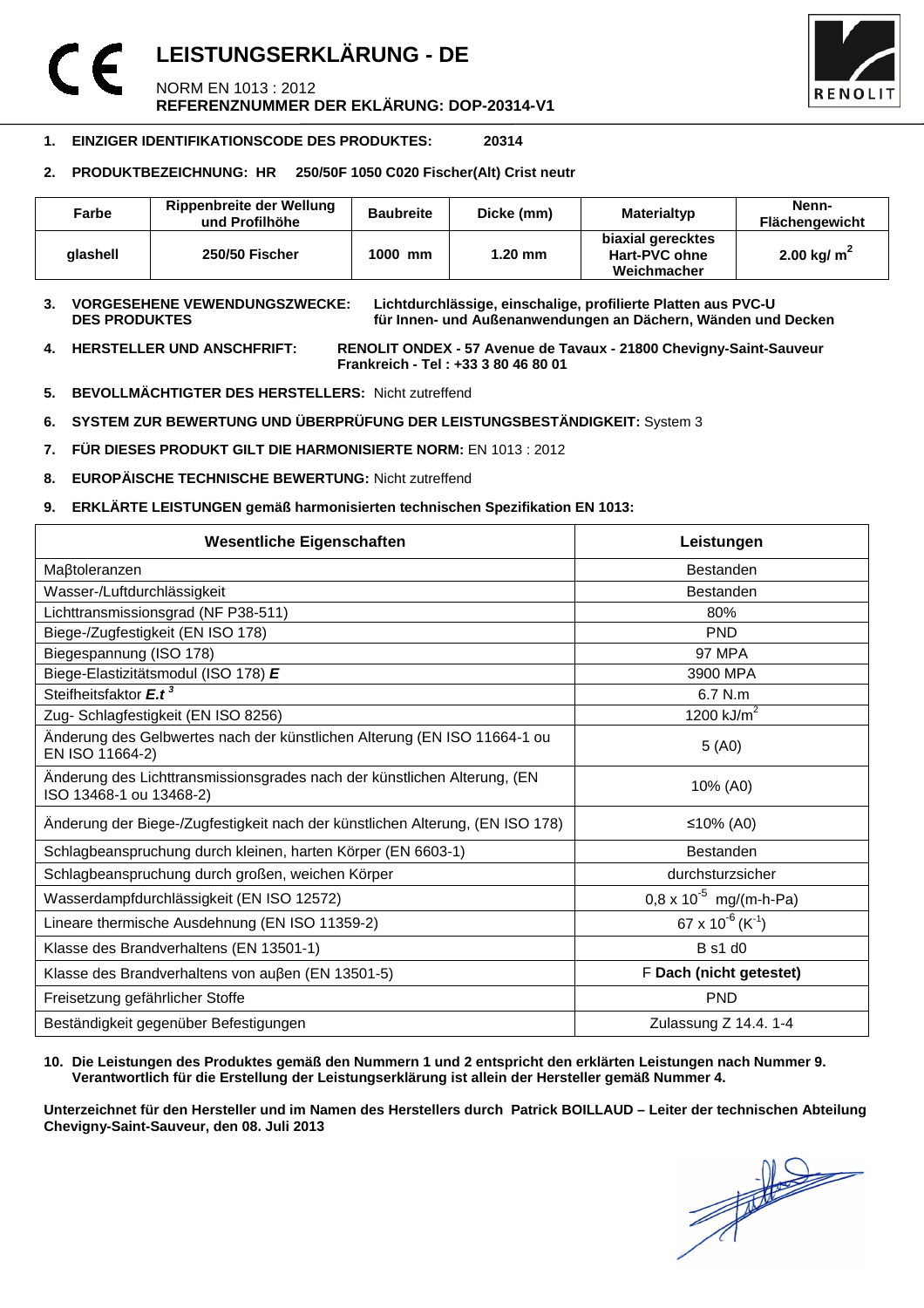## **DECLARATION OF CONFORMITY**



## **We RENOLIT ONDEX, 57 avenue de Tavaux, 21800 CHEVIGNY SAINT SAUVEUR, France**

**Declare under our sole responsability that the RENOLIT ONDEX product:** 

| <b>Product Code</b> | <b>Designation</b>                         |
|---------------------|--------------------------------------------|
| 20314               | 250/50F 1050 C020 Fischer(Alt) Crist neutr |

**When used according to its instruction as, "light transmitting single skin profiled PVC-U sheet for internal and external roofs, walls and ceilings", complies with the essential requirements of the following directive in ZA Annex:** 

# **NF EN 1013.2012**

**In particular it complies with the following standards** 

**NF P38-511 ; EN ISO 13468-1 ; ISO 178 ; EN ISO 8256 ; EN ISO 11664-1 ; EN ISO 13468-1 ; EN 6603-1 ; EN ISO 12572 ; EN ISO 11359-2 ; EN 13501-1 ; EN 13501-5**

Chevigny Saint Sauveur, 08/07/2013 Mr Patrick BOILLAUD Technical services manager

CE

 $\frac{1}{\sqrt{1-\frac{1}{2}}}\left\vert \frac{1}{\sqrt{1-\frac{1}{2}}}\right\vert = \frac{1}{\sqrt{1-\frac{1}{2}}}\left\vert \frac{1}{\sqrt{1-\frac{1}{2}}}\right\vert.$